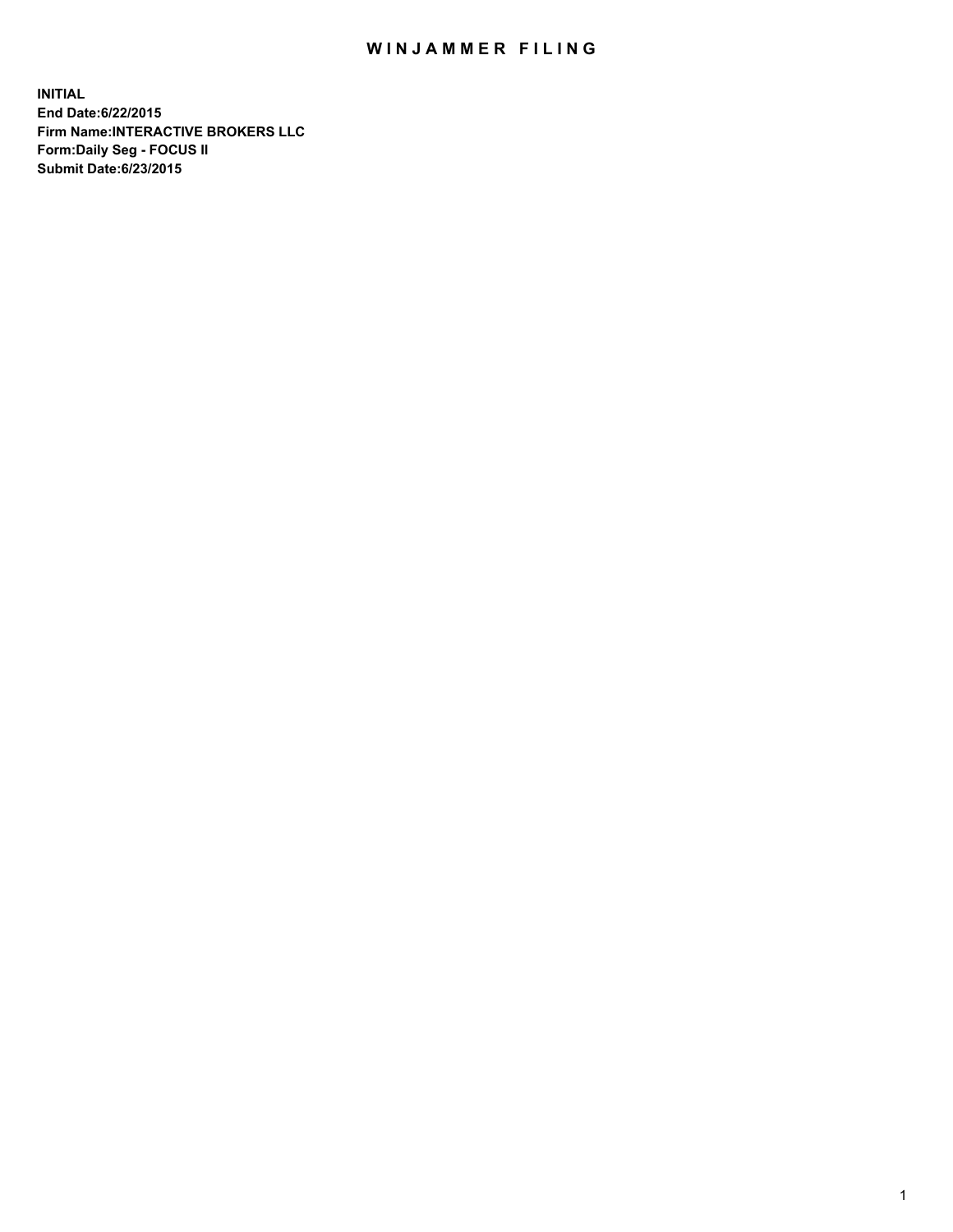## **INITIAL End Date:6/22/2015 Firm Name:INTERACTIVE BROKERS LLC Form:Daily Seg - FOCUS II Submit Date:6/23/2015 Daily Segregation - Cover Page**

| Name of Company<br><b>Contact Name</b><br><b>Contact Phone Number</b><br><b>Contact Email Address</b>                                                                                                                                                                                                                          | <b>INTERACTIVE BROKERS LLC</b><br><b>Michael Ellman</b><br>203-422-8926<br>mellman@interactivebrokers.co<br>$m$ |
|--------------------------------------------------------------------------------------------------------------------------------------------------------------------------------------------------------------------------------------------------------------------------------------------------------------------------------|-----------------------------------------------------------------------------------------------------------------|
| FCM's Customer Segregated Funds Residual Interest Target (choose one):<br>a. Minimum dollar amount: ; or<br>b. Minimum percentage of customer segregated funds required:% ; or<br>c. Dollar amount range between: and; or<br>d. Percentage range of customer segregated funds required between: % and %.                       | $\overline{\mathbf{0}}$<br>0<br>155,000,000 245,000,000<br>00                                                   |
| FCM's Customer Secured Amount Funds Residual Interest Target (choose one):<br>a. Minimum dollar amount: ; or<br>b. Minimum percentage of customer secured funds required:%; or<br>c. Dollar amount range between: and; or<br>d. Percentage range of customer secured funds required between: % and %.                          | $\overline{\mathbf{0}}$<br>0<br>80,000,000 120,000,000<br>0 <sub>0</sub>                                        |
| FCM's Cleared Swaps Customer Collateral Residual Interest Target (choose one):<br>a. Minimum dollar amount: ; or<br>b. Minimum percentage of cleared swaps customer collateral required:% ; or<br>c. Dollar amount range between: and; or<br>d. Percentage range of cleared swaps customer collateral required between:% and%. | $\overline{\mathbf{0}}$<br>$\underline{\mathbf{0}}$<br>0 <sub>0</sub><br>0 <sub>0</sub>                         |

Attach supporting documents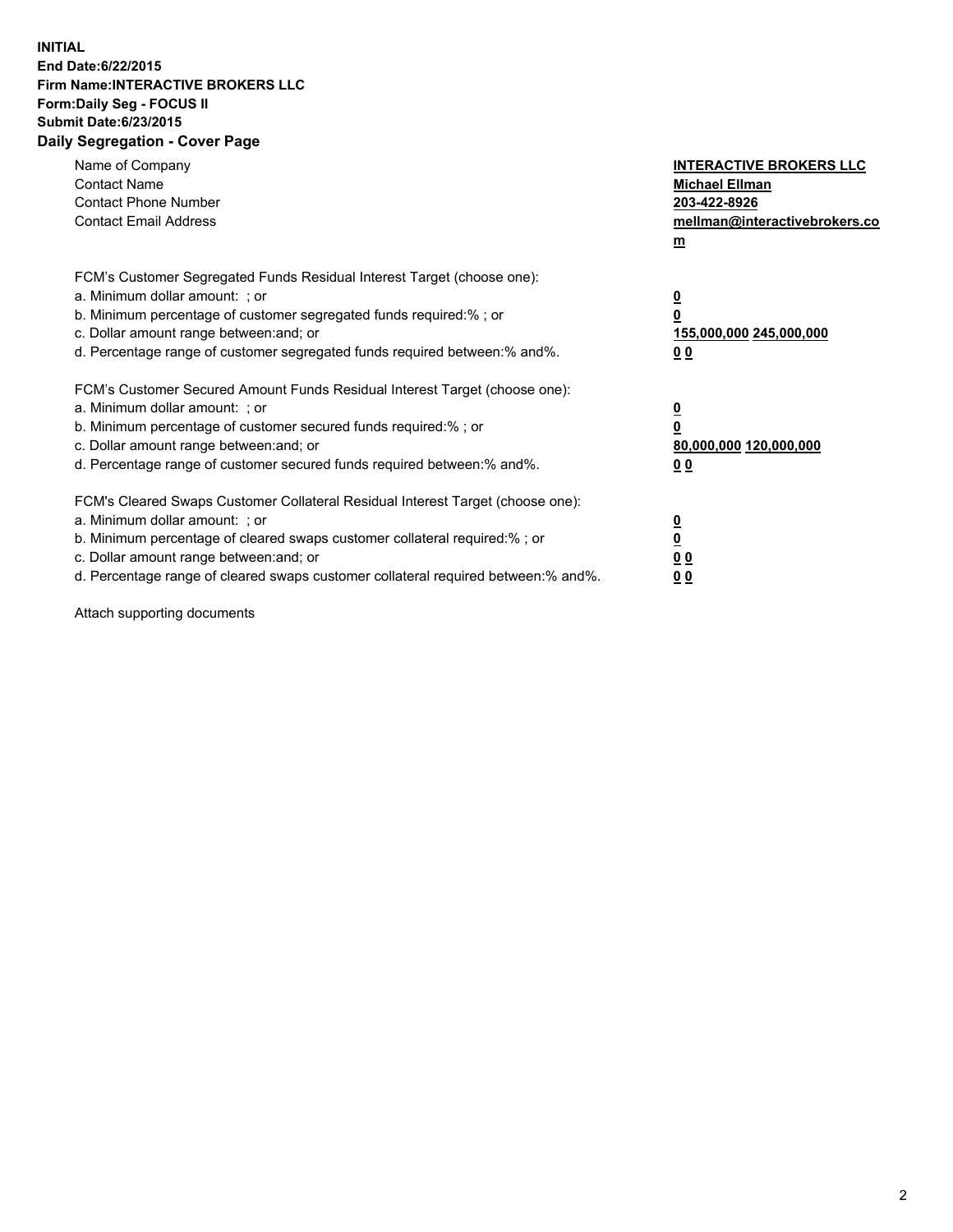## **INITIAL End Date:6/22/2015 Firm Name:INTERACTIVE BROKERS LLC Form:Daily Seg - FOCUS II Submit Date:6/23/2015 Daily Segregation - Secured Amounts**

|     | Dany Ocgregation - Oceanea Annoanta                                                         |                                  |
|-----|---------------------------------------------------------------------------------------------|----------------------------------|
|     | Foreign Futures and Foreign Options Secured Amounts                                         |                                  |
|     | Amount required to be set aside pursuant to law, rule or regulation of a foreign            | $0$ [7305]                       |
|     | government or a rule of a self-regulatory organization authorized thereunder                |                                  |
| 1.  | Net ledger balance - Foreign Futures and Foreign Option Trading - All Customers             |                                  |
|     | A. Cash                                                                                     | 564,628,948 [7315]               |
|     | B. Securities (at market)                                                                   | $0$ [7317]                       |
| 2.  | Net unrealized profit (loss) in open futures contracts traded on a foreign board of trade   | -39,213,090 [7325]               |
| 3.  | Exchange traded options                                                                     |                                  |
|     | a. Market value of open option contracts purchased on a foreign board of trade              | 47,661 [7335]                    |
|     | b. Market value of open contracts granted (sold) on a foreign board of trade                | -40,716 [7337]                   |
| 4.  | Net equity (deficit) (add lines 1.2. and 3.)                                                | 525,422,803 [7345]               |
| 5.  | Account liquidating to a deficit and account with a debit balances - gross amount           | 400,875 [7351]                   |
|     | Less: amount offset by customer owned securities                                            | 0 [7352] 400,875 [7354]          |
| 6.  | Amount required to be set aside as the secured amount - Net Liquidating Equity              | 525,823,678 [7355]               |
|     | Method (add lines 4 and 5)                                                                  |                                  |
| 7.  | Greater of amount required to be set aside pursuant to foreign jurisdiction (above) or line | 525,823,678 [7360]               |
|     | 6.                                                                                          |                                  |
|     | FUNDS DEPOSITED IN SEPARATE REGULATION 30.7 ACCOUNTS                                        |                                  |
| 1.  | Cash in banks                                                                               |                                  |
|     | A. Banks located in the United States                                                       | $0$ [7500]                       |
|     | B. Other banks qualified under Regulation 30.7                                              | 0 [7520] 0 [7530]                |
| 2.  | Securities                                                                                  |                                  |
|     | A. In safekeeping with banks located in the United States                                   | 485,763,877 [7540]               |
|     | B. In safekeeping with other banks qualified under Regulation 30.7                          | 0 [7560] 485,763,877 [7570]      |
| 3.  | Equities with registered futures commission merchants                                       |                                  |
|     | A. Cash                                                                                     | $0$ [7580]                       |
|     | <b>B.</b> Securities                                                                        | $0$ [7590]                       |
|     | C. Unrealized gain (loss) on open futures contracts                                         | $0$ [7600]                       |
|     | D. Value of long option contracts                                                           | $0$ [7610]                       |
|     | E. Value of short option contracts                                                          | 0 [7615] 0 [7620]                |
| 4.  | Amounts held by clearing organizations of foreign boards of trade                           |                                  |
|     | A. Cash                                                                                     | $0$ [7640]                       |
|     | <b>B.</b> Securities                                                                        | $0$ [7650]                       |
|     | C. Amount due to (from) clearing organization - daily variation                             | $0$ [7660]                       |
|     | D. Value of long option contracts                                                           | $0$ [7670]                       |
|     | E. Value of short option contracts                                                          | 0 [7675] 0 [7680]                |
| 5.  | Amounts held by members of foreign boards of trade                                          |                                  |
|     | A. Cash                                                                                     | 207,229,794 [7700]               |
|     | <b>B.</b> Securities                                                                        | $0$ [7710]                       |
|     | C. Unrealized gain (loss) on open futures contracts                                         | -20,829,116 [7720]               |
|     | D. Value of long option contracts                                                           | 48,031 [7730]                    |
|     | E. Value of short option contracts                                                          | 40,715 [7735] 186,407,994 [7740] |
| 6.  | Amounts with other depositories designated by a foreign board of trade                      | 0 [7760]                         |
| 7.  | Segregated funds on hand                                                                    | $0$ [7765]                       |
| 8.  | Total funds in separate section 30.7 accounts                                               | 672,171,871 [7770]               |
| 9.  | Excess (deficiency) Set Aside for Secured Amount (subtract line 7 Secured Statement         | 146,348,193 [7380]               |
|     | Page 1 from Line 8)                                                                         |                                  |
| 10. | Management Target Amount for Excess funds in separate section 30.7 accounts                 | 80,000,000 [7780]                |
| 11. | Excess (deficiency) funds in separate 30.7 accounts over (under) Management Target          | 66,348,193 [7785]                |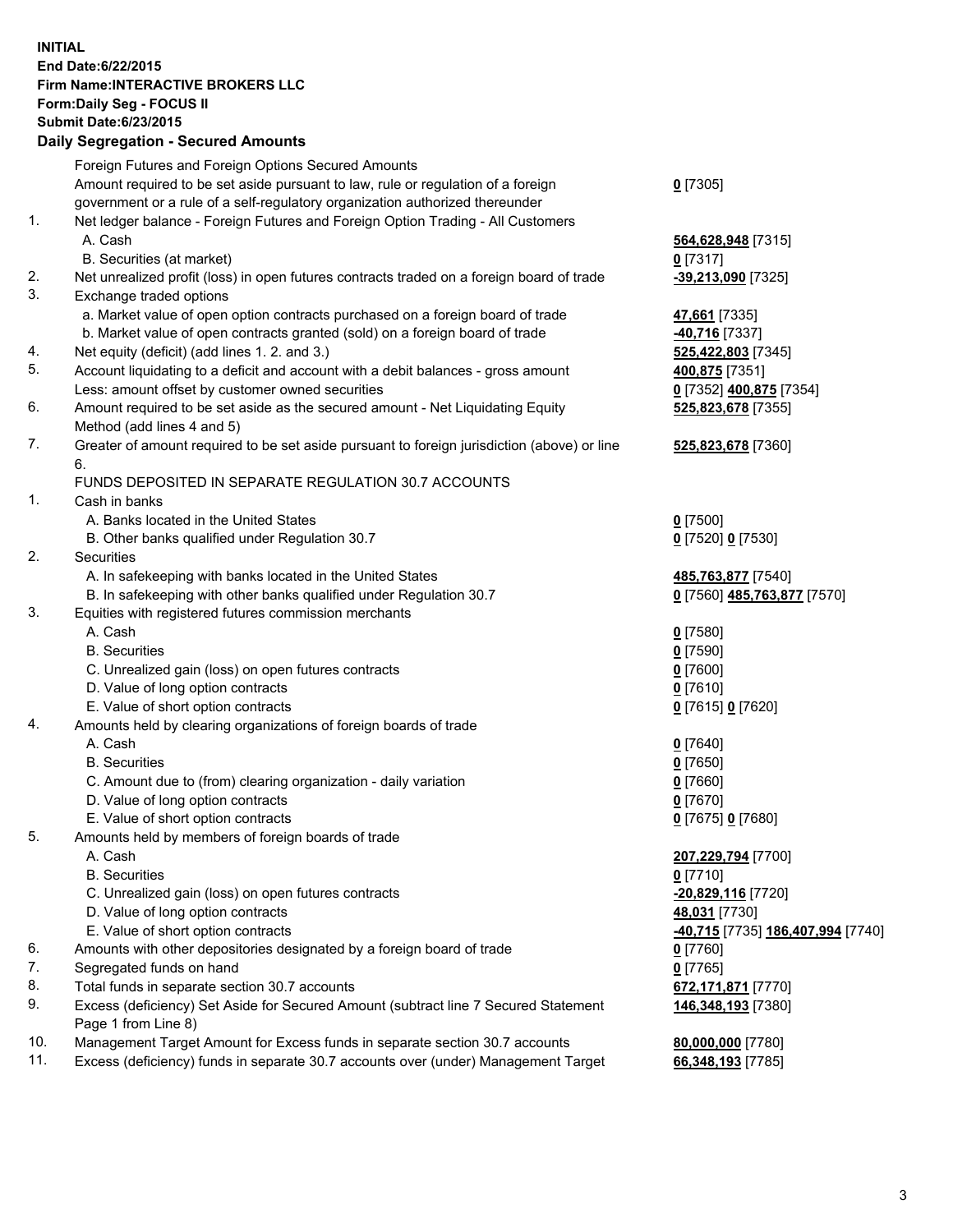**INITIAL End Date:6/22/2015 Firm Name:INTERACTIVE BROKERS LLC Form:Daily Seg - FOCUS II Submit Date:6/23/2015 Daily Segregation - Segregation Statement** SEGREGATION REQUIREMENTS(Section 4d(2) of the CEAct) 1. Net ledger balance A. Cash **2,603,814,037** [7010] B. Securities (at market) **0** [7020] 2. Net unrealized profit (loss) in open futures contracts traded on a contract market **-77,892,471** [7030] 3. Exchange traded options A. Add market value of open option contracts purchased on a contract market **118,458,891** [7032] B. Deduct market value of open option contracts granted (sold) on a contract market **-151,499,326** [7033] 4. Net equity (deficit) (add lines 1, 2 and 3) **2,492,881,131** [7040] 5. Accounts liquidating to a deficit and accounts with debit balances - gross amount **80,775** [7045] Less: amount offset by customer securities **0** [7047] **80,775** [7050] 6. Amount required to be segregated (add lines 4 and 5) **2,492,961,906** [7060] FUNDS IN SEGREGATED ACCOUNTS 7. Deposited in segregated funds bank accounts A. Cash **246,824,576** [7070] B. Securities representing investments of customers' funds (at market) **1,543,320,677** [7080] C. Securities held for particular customers or option customers in lieu of cash (at market) **0** [7090] 8. Margins on deposit with derivatives clearing organizations of contract markets A. Cash **9,960,937** [7100] B. Securities representing investments of customers' funds (at market) **109,105,675** [7110] C. Securities held for particular customers or option customers in lieu of cash (at market) **0** [7120] 9. Net settlement from (to) derivatives clearing organizations of contract markets **4,916,829** [7130] 10. Exchange traded options A. Value of open long option contracts **1,301,743** [7132] B. Value of open short option contracts **-4,077,473** [7133] 11. Net equities with other FCMs A. Net liquidating equity **-19,893,114** [7140] B. Securities representing investments of customers' funds (at market) **802,894,530** [7160] C. Securities held for particular customers or option customers in lieu of cash (at market) **0** [7170] 12. Segregated funds on hand **0** [7150] 13. Total amount in segregation (add lines 7 through 12) **2,694,354,380** [7180] 14. Excess (deficiency) funds in segregation (subtract line 6 from line 13) **201,392,474** [7190] 15. Management Target Amount for Excess funds in segregation **155,000,000** [7194]

16. Excess (deficiency) funds in segregation over (under) Management Target Amount Excess

**46,392,474** [7198]